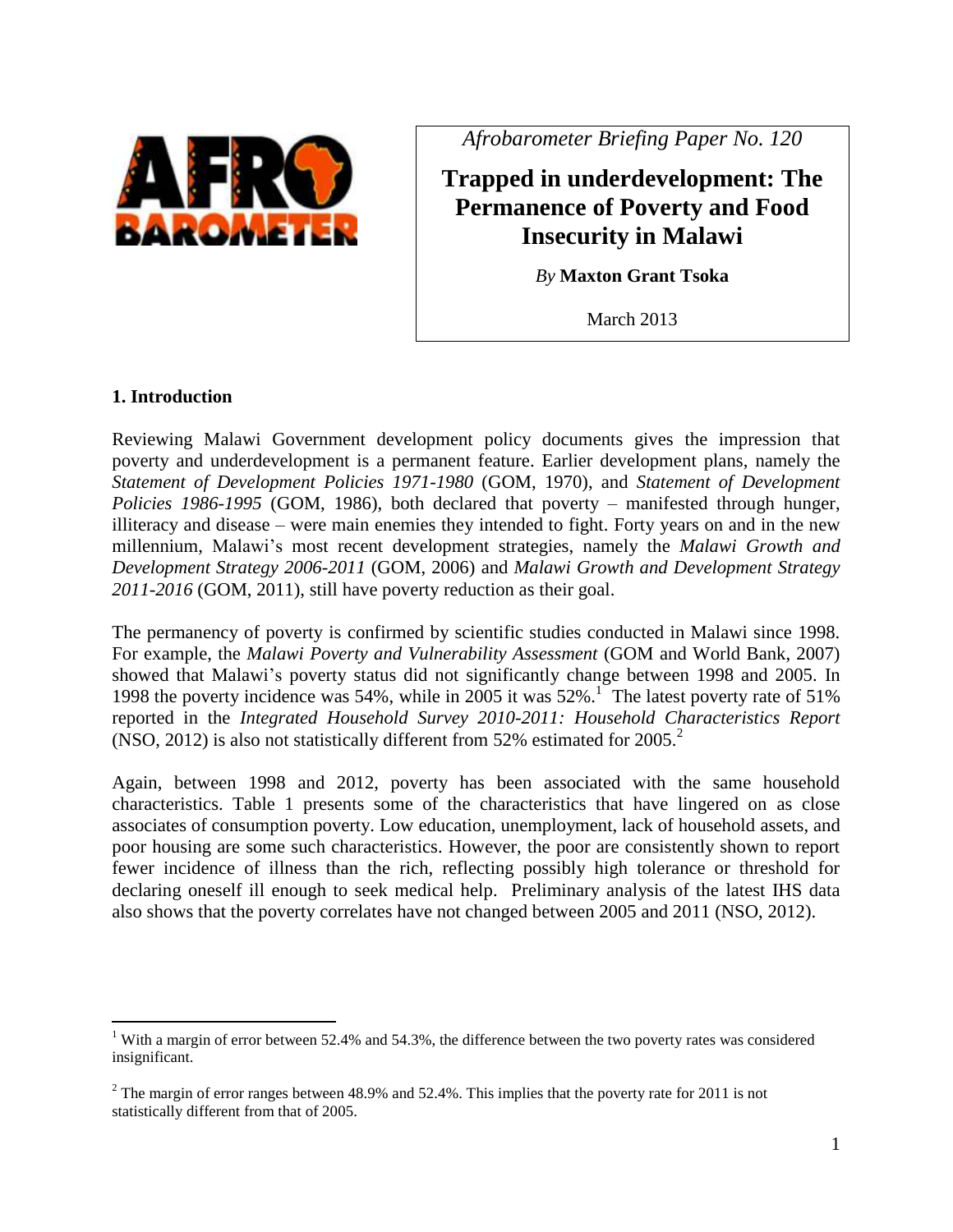| Characteristic                                                 | 1998 | 2005 |
|----------------------------------------------------------------|------|------|
| Demographic factors                                            |      |      |
| Large household size                                           |      |      |
| Having little or no education                                  |      |      |
| House head characteristics                                     |      |      |
| Household head has little or no education                      |      |      |
| Household head is female                                       |      |      |
| Households head not in wage employment                         |      |      |
| Socio-economic characteristics                                 |      |      |
| Households with low education children - out of school         |      |      |
| Households reporting not being ill or not seeking medical care |      |      |
| Household with little or no livestock                          |      |      |
| Low per capita landholding size                                |      |      |
| Low prevalence of non-farm businesses                          |      |      |
| Household with low value dwellings/no bike/furniture           |      |      |

**Table 1: Common Poverty Correlates from the 1998 and 2005 Poverty Studies**

**Source:** GOM (2000) and GOM & World Bank (2007)

The official assessments show that poverty manifested in various and unchanging forms is a permanent feature. Is this reflected in the perceptions of the people of Malawi? This policy brief tracks responses to a question asked by Afrobarometer about the most important problems respondents think government should deal with. This brief reports on those problems that comprised at least 5% share of all responses given in each of four Afrobarometer surveys between 2003 and  $2012<sup>3</sup>$ . Based on the findings, the permanency of poverty as shown in the official assessments is consistent with popular perceptions captured by the Afrobarometer. More important, though, is the question of whether government efforts, if at all they exist, adequately address the problems confronted by Malawians.

# **2. Afrobarometer Surveys**

 $\overline{a}$ 

The Afrobarometer is a comparative series of public attitude surveys, covering 35 African countries in Round 5 (2011-2013). It measures public attitudes on democracy and its alternatives, as well as evaluations of the quality of governance and economic performance. In addition, the survey assesses the views of the electorate on critical political issues in the surveyed countries. The Afrobarometer's main goal is to produce scientifically reliable data on public opinion in Africa while strengthening institutional capacities for survey research, and sharing research findings to inform policy and practice. The Afrobarometer also provides comparisons over time, as four rounds of surveys have been held from 1999 to 2008 and Round 5 is currently underway.

<sup>&</sup>lt;sup>3</sup> Data from the first survey, "Round 1", conducted in 1999, are excluded because the response categories are not the same as those used in the subsequent rounds. When asked about the most important problems that government should address, respondent could give up to three responses. Percentages reported here for each round are the proportion of all substantive responses received in that round, calculated by employing multiple responses analysis in SPSS. We also consider the average level of response across the four rounds.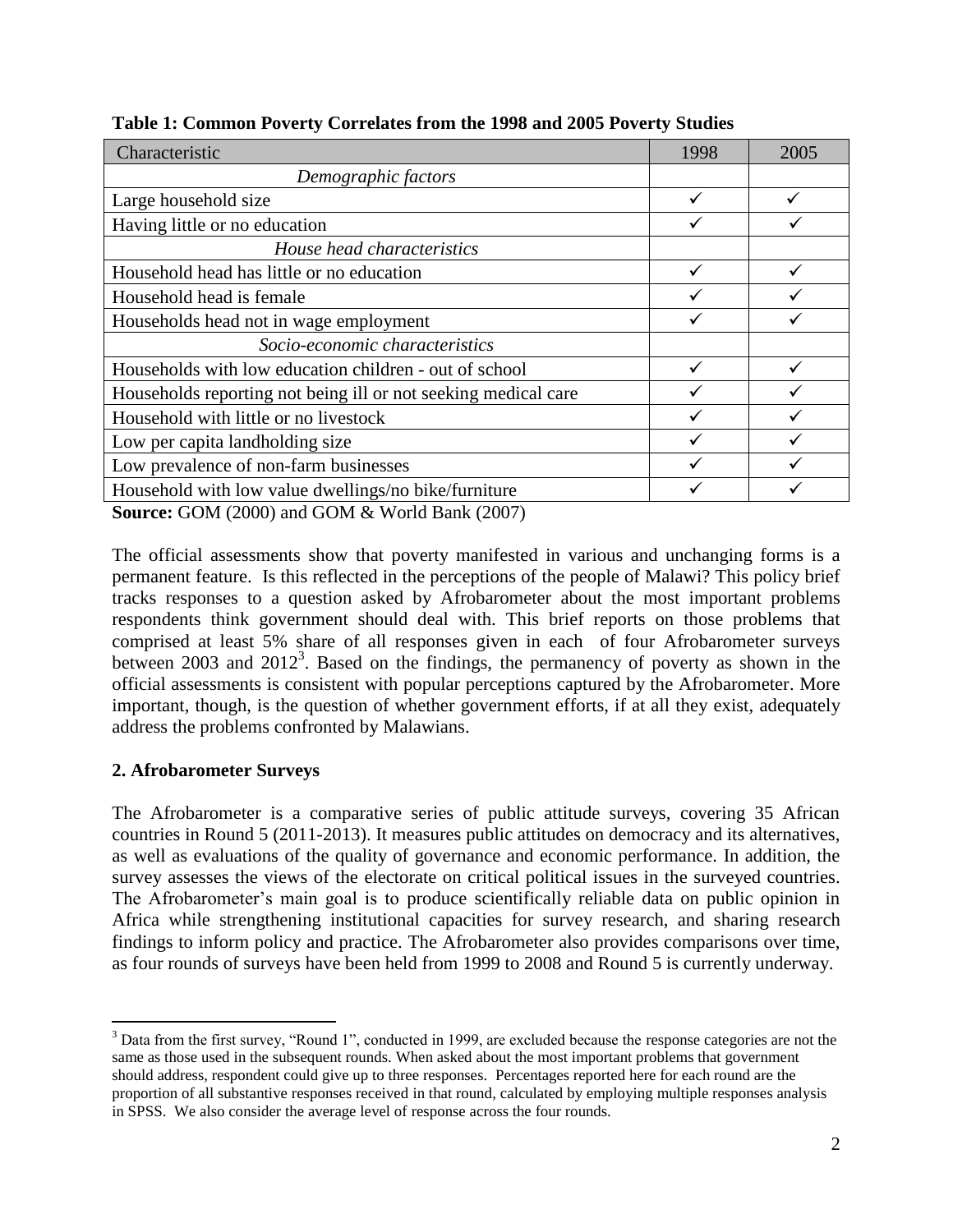During Round 5, Afrobarometer surveys are being conducted in 35 African countries using a common survey instrument and methodology. The instrument asks a standard set of questions that permits systematic comparison in public attitudes across countries and over time. The methodology was based on a national probability sample of 2,400 adult Malawians selected to represent all adult citizens of voting age, allowing for inferences with a sampling margin of error of +/- 2% at a 95% confidence level. The sample was drawn randomly based on Probability Proportionate to Population Size (PPPS), thus taking account of population distributions and gender, as well as rural-urban divides. The sampling process ensured that every adult Malawian citizen had an equal and known chance of being selected in the sample. Fieldwork in Malawi was conducted by the Centre for Social Research between  $4<sup>th</sup>$  June and  $1<sup>st</sup>$  July, 2012. Previous Afrobarometer surveys were conducted in Malawi in 1999 (Round 1), 2003 (Round 2), 2005 (Round 3), and 2008 (Round 4). $4$ 

## **3. Frequently Mentioned Problems, 2003-2012**

 $\overline{a}$ 

The standard question that has been posed by Afrobarometer since Round 2 asks respondents to identify up to three problems that most urgently require government action. Calculating the aggregate average of the proportions given across all four rounds reveals the topmost problems of the last decade (i.e., those with at least 5% share of all responses since 2003) which are presented in Figure 1.



### *Figure 1: Most Important Problems, 2003-2013 (aggregated)*

*In your opinion, what are the most important problems facing this country that government should address?*

<sup>&</sup>lt;sup>4</sup> In earlier rounds sample size averaged 1200 respondents, with a sampling margin of error of  $+/2.8\%$  at a 95% confidence level.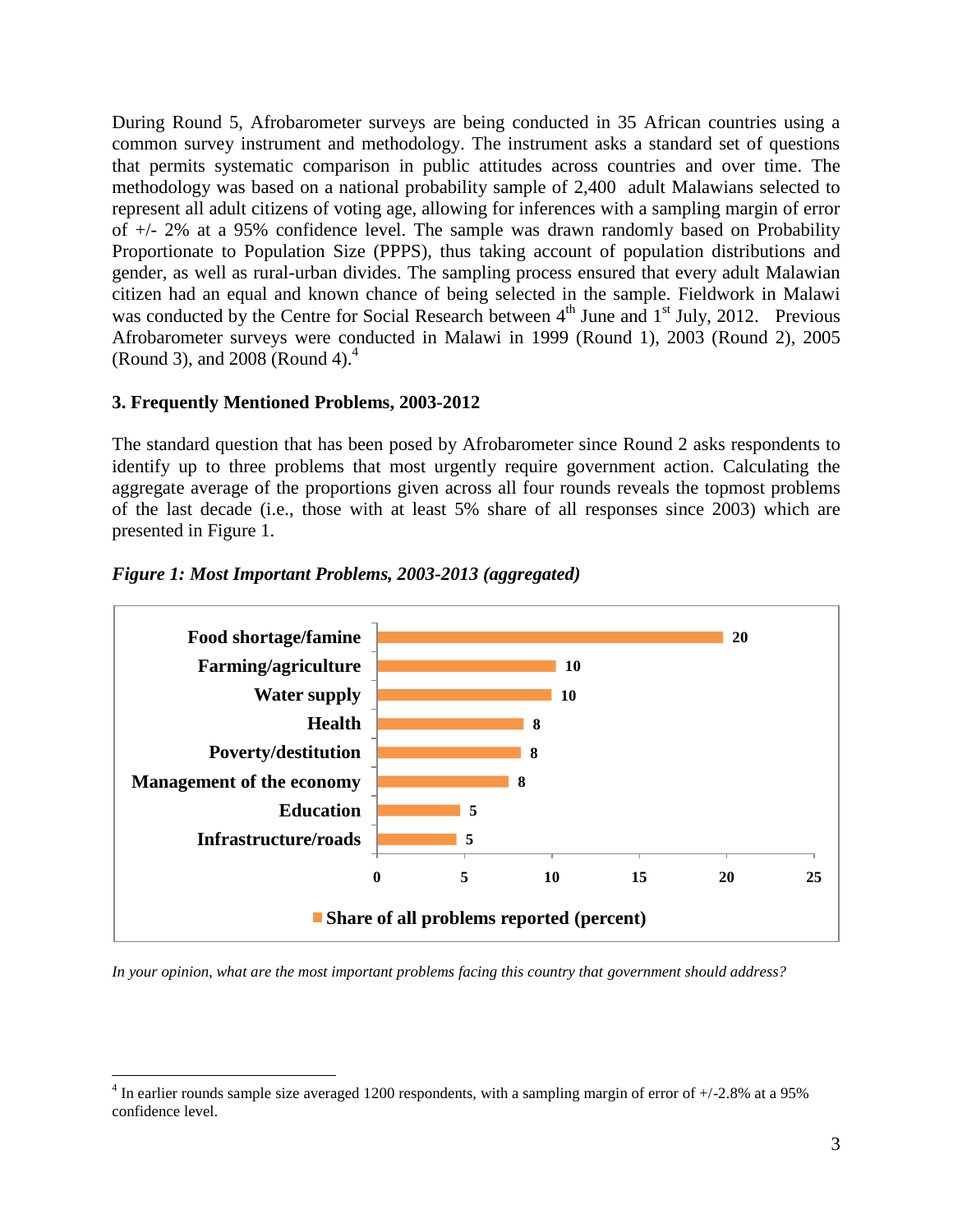Thus the topmost problems include food shortage or famine, farming or agriculture-related issues, water supply, health-related issues, poverty or destitution, management of the economy, education-related concerns, and infrastructure or roads. This overall picture masks some subtle differences over the rounds in the intensity as well as permanency of some of the problems. We will use the share of the problem in the total responses as an indicator of the intensity of the problem, and the ranks of the problems in each round to follow up on the permanency of the problem

### **4 Intensity of Problems, 2003-2012**

Table 2 presents the topmost problems across each of the four rounds.

|                             | 2003      | 2005     | 2008      | 2012      |
|-----------------------------|-----------|----------|-----------|-----------|
| Problem                     | (Round 2) | (Round3) | (Round 4) | (Round 5) |
| Food shortage/famine        | 19%       | 26%      | 21%       | 16%       |
| Poverty/destitution         | 12%       | 6%       | 9%        | 7%        |
| Farming/agriculture         | 11%       | 13%      | 10%       | 9%        |
| Management of the economy   | 8%        | 3%       | 5%        | 11%       |
| Health                      | 8%        | 6%       | 8%        | 10%       |
| Unemployment                | 7%        | 3%       | 3%        | 3%        |
| Water supply                | 6%        | 12%      | 12%       | 11%       |
| Education                   | 6%        | 6%       | 4%        | 4%        |
| Loans/credit                | 3%        | 6%       | 2%        | 1%        |
| Infrastructure/roads        | 2%        | 4%       | 7%        | 5%        |
| Wages, incomes and salaries | 2%        | 2%       | 4%        | 5%        |

**Table 2: Proportional Share of Topmost Problems, 2003-2012**

*In your opinion, what are the most important problems facing this country that government should address?*

In all the rounds, household food security has the highest share. However, food insecurity was most serious in 2005 when over a quarter of the responses identified it as a priority issue. This was a year when the normal food insecurity was worsened by poor weather. The situation has improved ever since until 2012, when a low of just 16% of the responses concerned household food insecurity, a drop of 10 percentage points. Poverty was the second most commonly cited problem in 2003, but its intensity has declined subsequently. The intensity of the problems to do with agriculture have remained high over the period, although the Fertilizer and Inputs Subsidy Programme (FISP) introduced in 2005 seems to have taken some steam out of the problem, as there has been some decline since 2005. Economic management problems featured highly in 2003 but were under control in 2005, only to come up again from 2008 to 2012. Health problems have remained high but since 2005 (when there was a drop in the intensity) the situation has steadily worsened, albeit not very significantly. Unemployment that featured in 2003 has been drowned by other problems in intensity and has remained at 3% ever since. However, water supply problems, which were apparently not very intensive in 2003, have doubled in intensity ever since. Education has shown the opposite trend: problems were intense only in 2003 and 2005, and have dropped off somewhat since that time. Infrastructure problems, in contrast,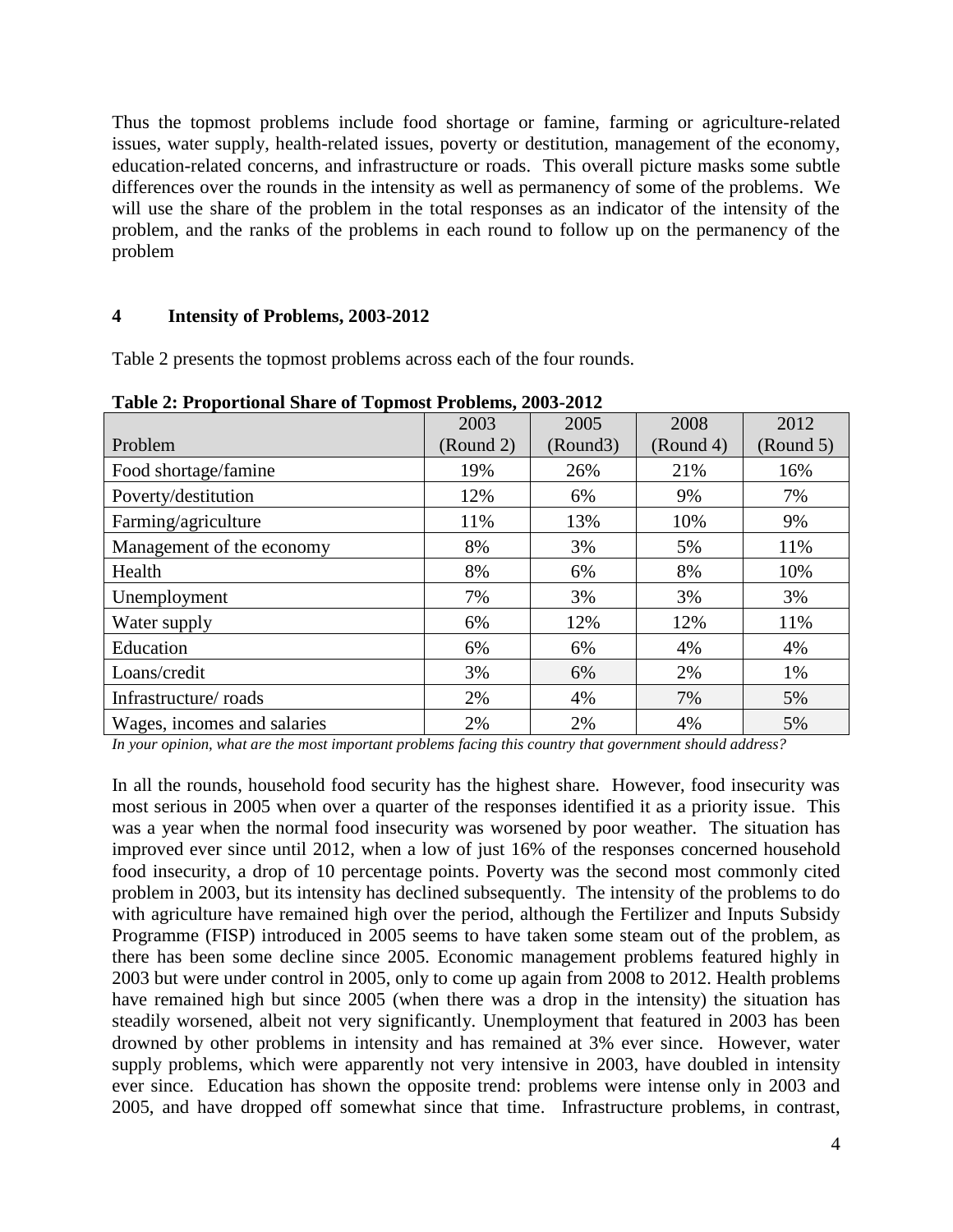became somewhat more prominent in 2008 and 2012, while lack of access to loans or credit only featured prominently in 2005, and lack of or low income has only featured prominently in 2012.

Do some of these findings match with what is reported elsewhere? Let us start with food insecurity. According to the second *Malawi Growth and Development Strategy* paper, food insecurity in the period 2005 to 2009 went down due to the FISP. According to annual economic reports, national maize production in Malawi since 2005 has been well above the national requirements. The official maize production increased from 1.7 million metric tonnes (143 kg per capita) in 2003 to 2.6 million metric tonnes (204 kg per capita) in 2005 and to a record high of 3.8 million metric tonnes (269 kg per capita) in 2008, though it declined to 3.6 million metric tonnes (249 kg per capita) in 2012 (GOM, 2010; GOM, 2007). There was reportedly a 500 metric tonnes maize supply surplus in 2012. With this maize surplus since 2005, we might expect fewer households to report going without food, and indeed, this is what we find (Figure 2). There was a sharp decline after 2005 in the number of respondents who reported that they or someone in their family had gone without food in the past year. But food security remains the number one problem respondents identify, reflecting the fact that despite the gains, the *Malawi Food Security Outlook for August 2012 to March 2013* still reports that in 2012, between 13% and 20% of Malawi households in the Southern Region were likely to face food shortages (FEWSNet, 2012). Even in years government considers to be years of plenty, food insecurity remains the number one problem according to the Malawian public.



*"Over the past year, how often, if ever, have you or anyone in your family gone without food"*

This points to the possibility that national food security does not necessarily translate into household food security for every household, due to access problems arising from shortage of cash to purchase the maize, or distribution bottlenecks. Indeed, access to cash was reported to be a problem over this period for many households. For example, over the period 2003-2012, the proportion of people who said they or a member of their family went without a cash income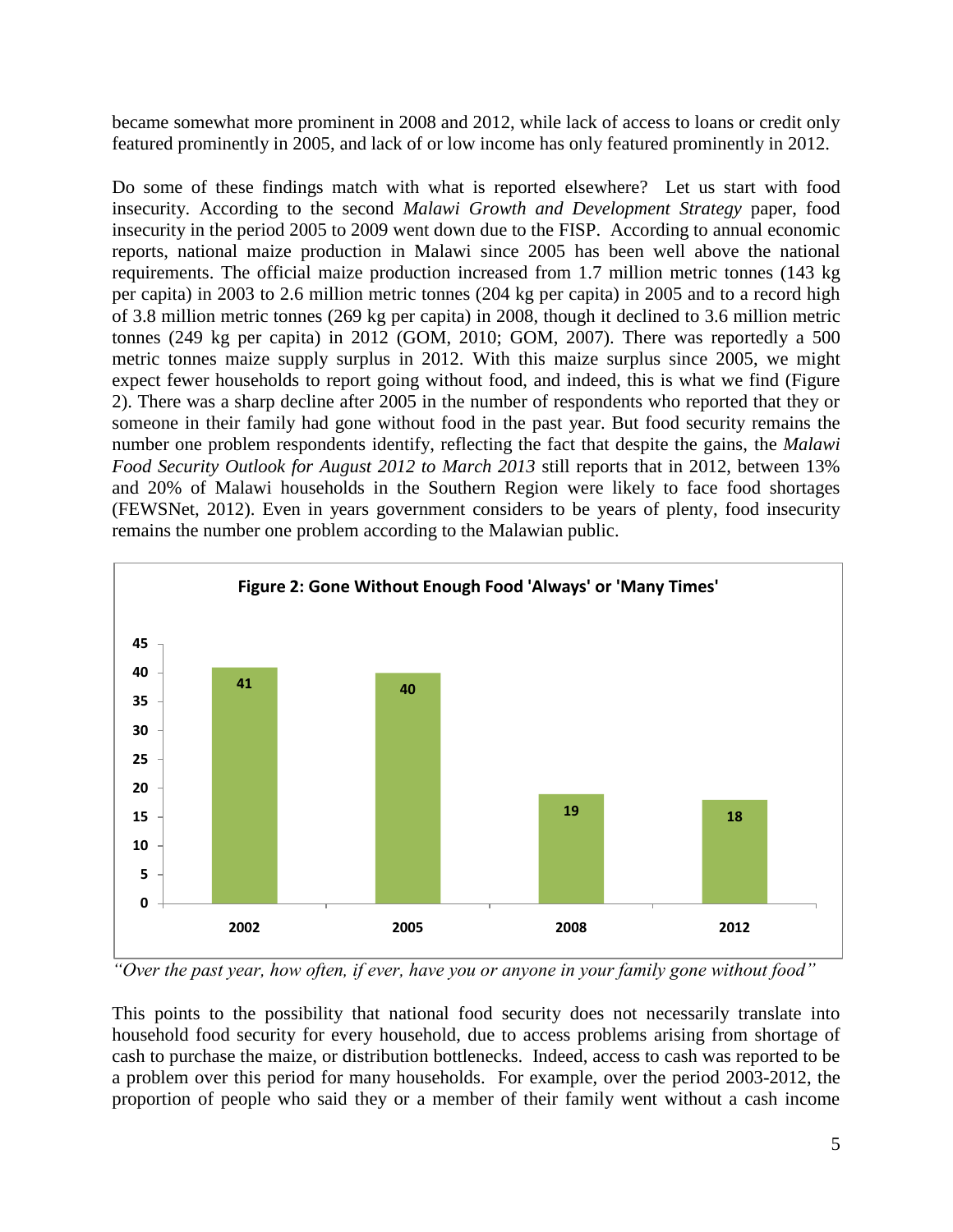always or many times in the previous year has remained fairly high: 52% in 2003, 61% in 2005, 51% in 2008 and 47% in 2012.

On general poverty, there have been indirect poverty studies and two main official poverty studies in the period between 2005 and 2009. The pseudo poverty studies, titled Welfare Monitoring Surveys, showed that poverty declined from 49% in 2006 to 36% in 2009 (GOM, 2011). However, the main poverty studies have found that poverty declined insignificantly, from 54% in 1998 to 52% in 2005 and 51% in 2011. In other words, if there were any changes at all, they were very small. This is not very different from the Afrobarometer findings over the period. In 2003, 12% of the responses cited poverty as a leading problem. Since 2005 the share of poverty has been somewhat lower, but holding relatively steady in the range of 6 to 9%.

The prominence of agriculture or farming problems since 2003 is paradoxical since agriculture, like education and health, are the sectors that get the lion's share of the budget. In recent years, though, the agriculture sector budget has been dominated by the FISP. Reviews of the programme show that it has rarely, if at all, worked properly. The programme excludes deserving households, but also includes those that can afford to buy the inputs (Doward, et al. 2008).

# **5 Permanency of Problems**

In this section we rank each problem by round to determine whether it has been among the topmost identified across all four rounds (Table 3).

| Problem                     | Rank in the year  |                   |                   |                   |         |
|-----------------------------|-------------------|-------------------|-------------------|-------------------|---------|
|                             | 2003<br>(Round 2) | 2005<br>(Round 3) | 2008<br>(Round 4) | 2012<br>(Round 5) | Average |
| Household food insecurity   |                   |                   |                   |                   | 1.0     |
| Farming/agriculture         | 3                 | 2                 | 3                 | 5                 | 3.3     |
| Water supply                | 7                 | 3                 | 2                 | 3                 | 3.8     |
| Poverty/destitution         | $\overline{2}$    | 5                 | 4                 | 6                 | 4.3     |
| Health                      | 5                 |                   | 5                 | 4                 | 5.3     |
| Management of the economy   | 4                 | 9                 |                   | $\overline{2}$    | 5.5     |
| Education                   | 8                 | 6                 | 8                 | 9                 | 7.8     |
| Infrastructure/roads        | 11                | 8                 | 6                 |                   | 8.0     |
| Unemployment                | 6                 | 10                | 10                | 12                | 9.5     |
| Loans/credit                | 10                | 4                 | 12                | 16                | 10.5    |
| Wages, incomes and salaries | 13                | 13                | 9                 | 8                 | 10.8    |

**Table 3: Ranks of Topmost Problems, 2003-2012**

*In your opinion, what are the most important problems facing this country that government should address?*

Food shortage has always been the number one problem identified by the public in Malawi. The fight against hunger that started at independence, if not earlier, has not been won. One of the possible reasons is that Malawi has not been successful in transforming the agriculture sector. People still have the same farming implement used at independence – the hole. They still cannot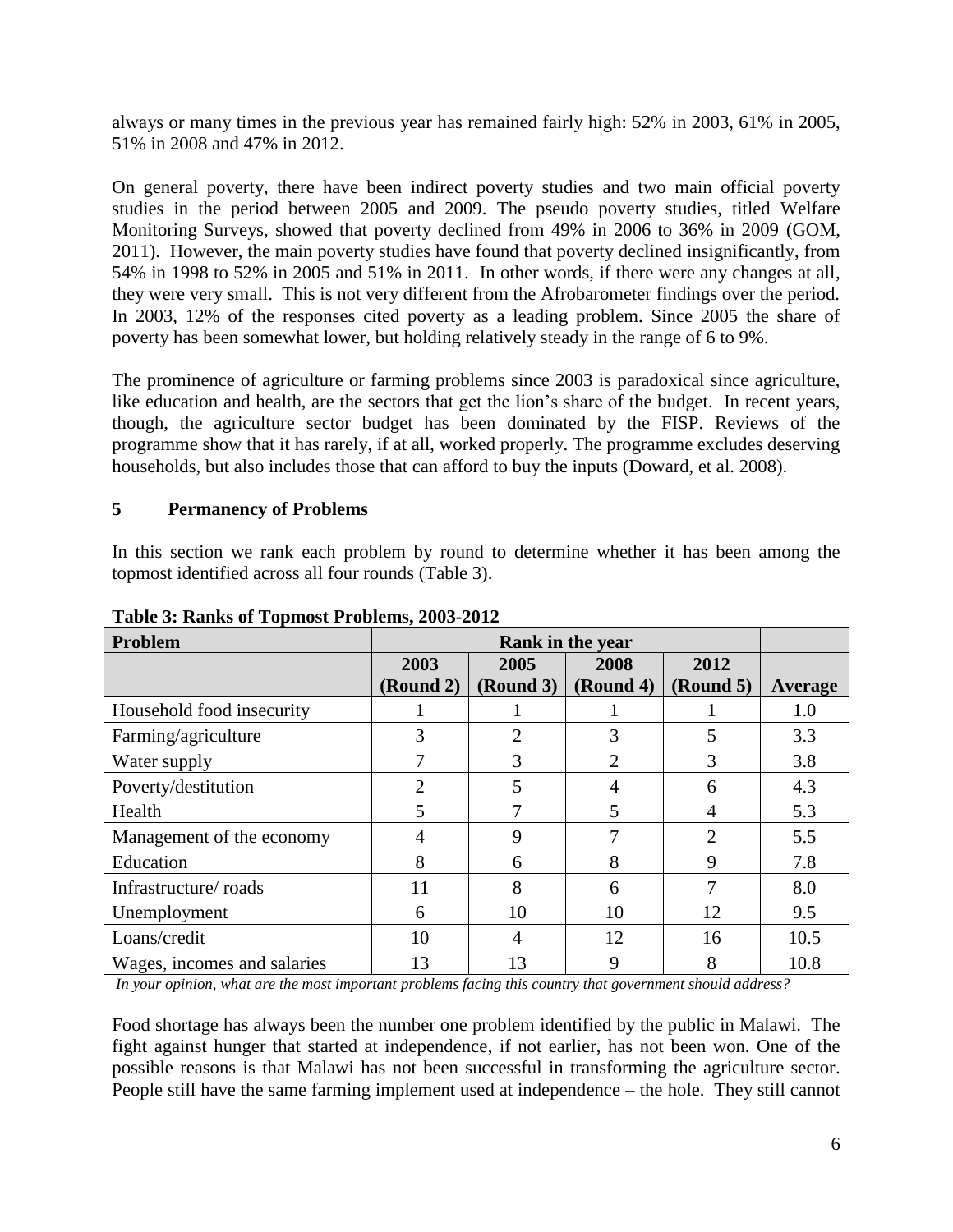afford to purchase improved varieties of food crops like hybrid maize. Even if they could afford to purchase the improved maize seed, this variety requires the farmer to purchase fertilizer, which many smallholder farmers cannot afford. The failure to improve food security is also linked to another problem, poverty, which is both a cause and consequence o f the nonproductive farming practices. Thus the fight against poverty has also been unsuccessful, hence the permanency of poverty as one of the topmost problems in Malawi.

One other enemy Malawi has been fighting against since independence has been ill-health. Just like hunger and poverty, disease or ill-health has been a permanent problem cited at least since 2003. One of the reasons for this is the perennial poor nutrition occasioned by the permanent food insecurity and poverty. Another cause of ill-health has been the perennial lack of potable water. Again, this has consistently remained one of the topmost problems cited since 2003. The use of poor quality water leads to water-borne diseases. According to the *Malawi Demographic and Health Surveys of 2010*, 20% of Malawi households use unprotected sources of water (NSO and ICF Macro, 2010). Indeed, during this period over 2 in 10 households reported going without potable water always or many times in the previous year (Figure 3).



One of the causes of poverty in Malawi has been poor economic management. Poor economic management is manifested through high inflation as well as depressed economic growth. People have cited this as a topmost problem in every round except in 2005, when they saw how well the new president at the time, Dr Bingu wa Mutharika, started managing the economy. That was, however, short-lived, as by 2008 poor economic management again became a prominent issue, and it had risen to an even higher priority by 2012 when poor economic management became second only to food insecurity. Thus poor economic management has also been a persistent problem in Malawi. This finding is consistent with the International Monetary Fund"s (IMF)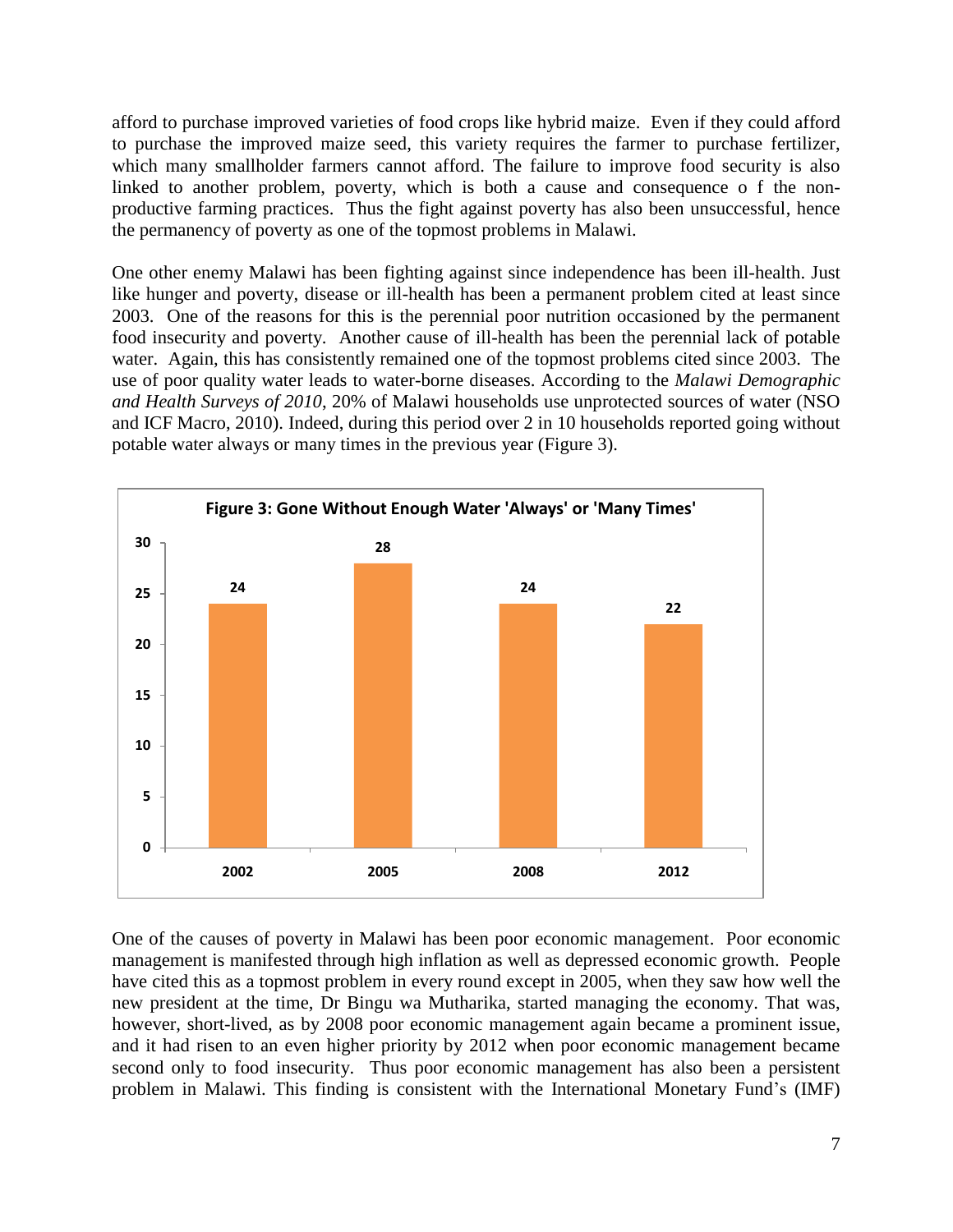assessment, because there have been several suspensions of IMF programmes during this period. For example, between 2003 and 2005 Malawi had no IMF programme. Likewise, there was no programme in 2012. It is during these same periods that people considered poor economic management as one of the most important problem the government needed to deal with.

Although illiteracy is still a problem, education is not consistently cited as one of the topmost problems. Most likely it is drowned by even more pressing problems. Likewise the other problems that have featured as topmost problems in some rounds have not been permanent. What is clear though is that although these have not always reached the 5% threshold (an arbitrary cut off point), they have still roamed around the permanent problems, and in some cases they are actually related to the problems that are more permanent. For example, lack of credit and loans is related to farming problems and food insecurity, and therefore also to poverty. This is true for low incomes, poor education and unemployment. These all affect poverty both directly and indirectly. Poor roads and infrastructure also affect the ability to move out of poverty as they limit market access as well access to health facilities and income generating points.

## **Conclusion**

The list of most important problems by importance reveals that most of the issues that feature highly relate to meeting basic needs or obtaining basic social services. For example, out of the eleven most frequently cited "most important problem", food security and poverty are the topmost. Others include water supply, health services and education. There are also others that been discussed like lack of employment or wage income that have very direct bearing on poverty reduction because they are considered necessary for accessing basic needs, especially in urban areas. Thus as long as Malawi remains underdeveloped, the most important problems will remain basic.

### **References**

- Doward, A., Chirwa, E., Kelly, V., Jayne, T., Slater, R. & Boughton, D. 2008. *Evaluation of the 2006/7 Agricultural Input Subsidy Programme, Malawi: Final Report*, London: School of Oriental and African Studies.
- FEWSNet. 2012. *Malawi Food Security Outlook August 2012-March 2013*. Lilongwe: Famine Early Warning System Network.
- FEWSNet. 2008. *Malawi Food Security Outlook October 2008-March 2009*. Lilongwe: Famine Early Warning System Network.
- GOM. 2011. *Malawi Growth and Development Strategy 2011-2016*. Lilongwe: Ministry of Development Cooperation and Planning.
- GOM. 2010. *Annual Economic Report 2010*. Budget Document No.2, Lilongwe: Ministry of Development Cooperation and Planning.